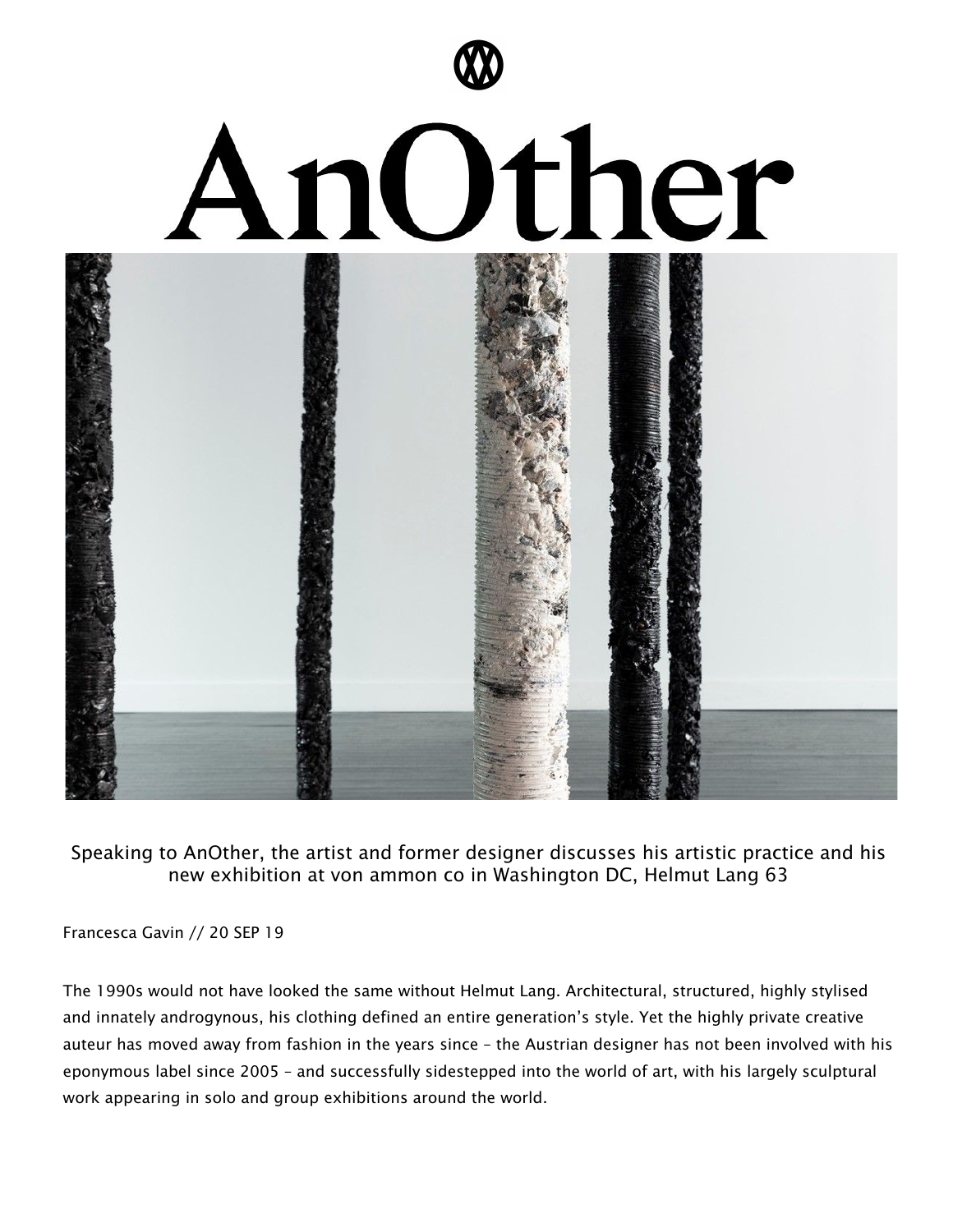A new exhibition of his work opens at von [ammon](https://www.vonammon.co/helmutlang) co in Washington DC this week, titled Helmut Lang 63, where Lang will show a series of suspended monochrome sculptures – textured, sticky and visceral. It is not easy to emerge in a new arena after such influence in another: Helmut Lang is doing just that with signature aplomb. Lang's fashion design work does, however, come into play in *Helmut Lang 63*: the exhibition consists of site-specific sculptures made from shredded and compacted clothes cast in resin – the clothing is from Lang's design archive, which was partially damaged in a studio fire. The destruction of the pieces inspired the artist to "crystallise [the clothes] in an abstract way for eternity and art". Here, he tells AnOther more…

#### Francesca Gavin: What first attracted you to sculpture as a medium?

Helmut Lang: I don't want to be defined as working in solely one medium. I felt that I wanted to be at the crossing of different disciplines and defy the classical notions of painting, sculpture and so on. My focus is to create two and three dimensional artworks in different mediums, predominantly built from found and readily available materials.

### FG: Why did you want to destroy/rework your design archive?

HL: There was no intention to do so, and luckily the most important part of the archive was donated to the most important museums around the world just before we had a serious fire in the building that housed our studio at the time. So it was not a desire but a necessity, which I concluded after long consideration – that the damaged part of the archive might as well be crystallised in an abstract way for eternity and art.

## FG: How did you start working with shredding and crushed found materials? What interests you about detritus in a wider sense?

HL: We had a shredding truck come in to do the shredding job and to transform thousands of pieces from the archive into raw material, which includes 30 years of work, transformed into a non-hierarchial mass.

# FG: How does your artwork relate to your history as a designer – are there interests or motifs that overlap?

HL: Whatever I do, I do with my full dedication, investment and the maximum effort for an outcome I feel comfortable handing over to the audience.

### FG: How are you working with scale? How does that vary in the current show?

HL: Scale is something which varies just doing the production of the subject matter and then later on in the space where it is shown. The current show is a site specific installation, something which I have never done before in a gallery setting.

### FG: How does time play into the work you are making?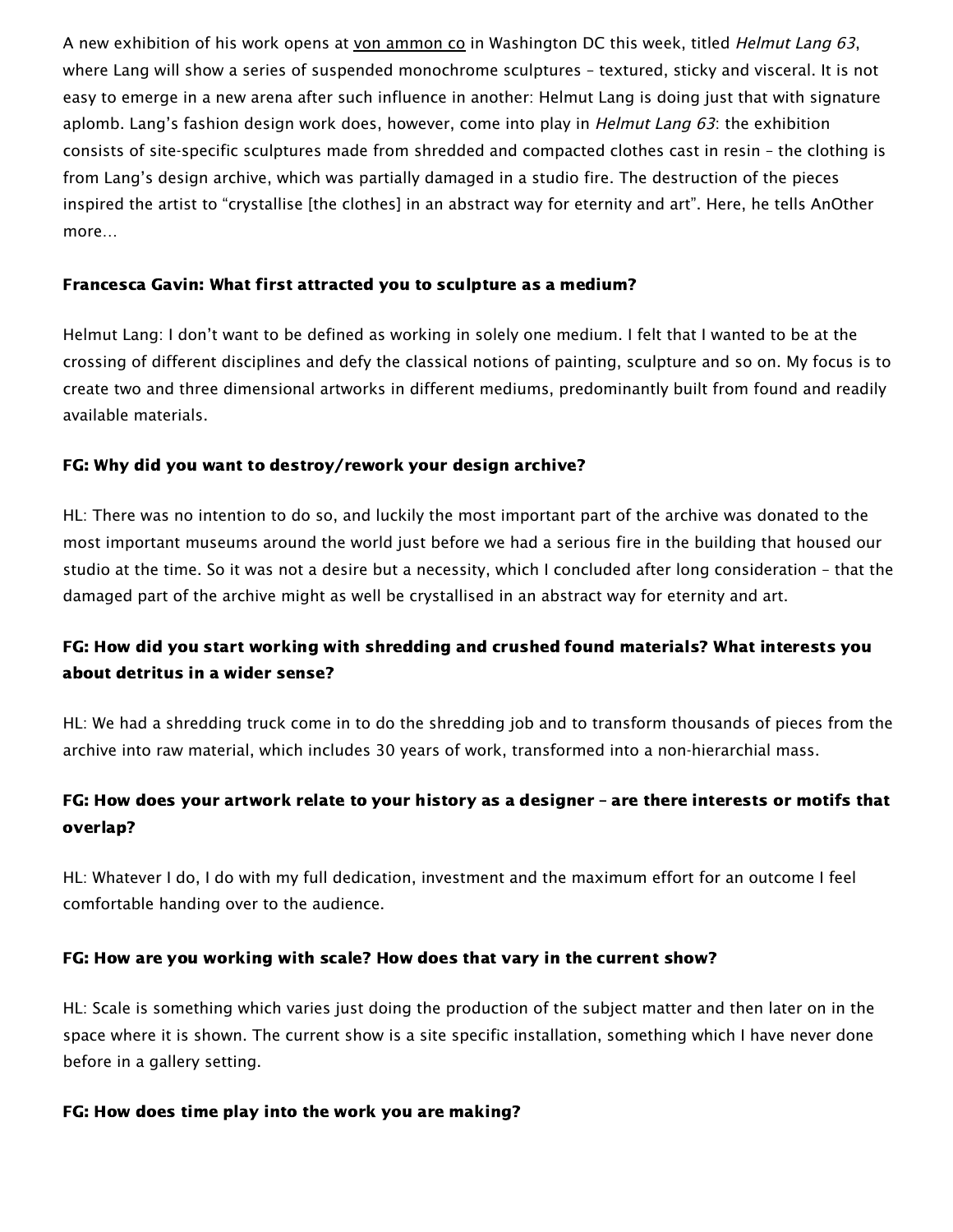HL: I take all the time that is necessary until I feel that a work is completed. Sometimes it takes a few months, sometimes a few years. And after that I let it stay around in the studio for quite some time and I revisit it to see if I want add or distract something from it, and I only release it when I feel confident to hand it over.

## FG: Tell me about the pixelated monochrome film on the gallery website that accompanies the show?

HL: It is a documentation of the actual shredding process which took place in 2010 to prove authenticity of the content of the artwork.

# FG: What interests you about monochrome? The pigments you are using are largely white and black.

HL: I think the nature of my practice is at the moment asking for monochromes, but there is sometimes also colour involved, but that depends if it is a specific artistic necessity for the body of work. At the current show in Washington, we are showing only black and white, as a curated installation, but there is a wider variety of colour within that body of work.

Helmut Lang's '63' at von ammon co., Washington, DC. runs until November 02 2019